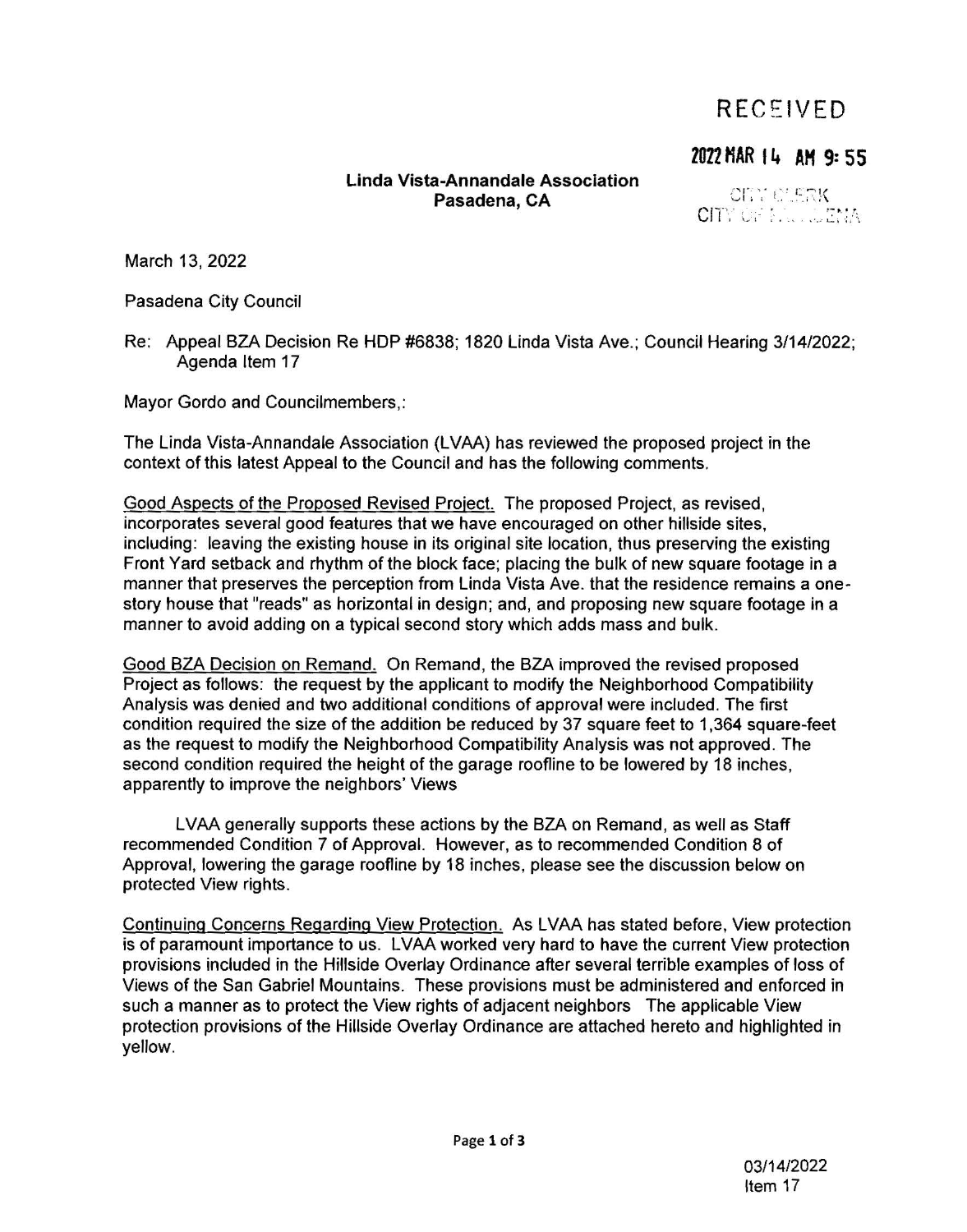As to this case, it appears that the revised proposed Project continues to block protected Views. In this context, one issue remains unresolved: whether lowering the garage roofline by 18 inches resolves the View protection issue. At the BZA Remand Hearing, the 18 inch "solution" was proposed and then adopted by the BZA with practically no discussion or analysis. No evidence, substantial or otherwise, was presented, analyzed, or discussed as to what is accomplished by lowering the garage roof by 18 inches. Without fact-based evidence in the Record as to required View protection, it appears that there is no basis (again) to approve the requested Hillside Development Permit.

"Serial Permit" Issues and Whole of the Project; Slope and ADU Issues. LVAA appreciates the fact that the "whole" proposed revised Project "scope" apparently is before the Council, as the "whole" of the proposed revised Project "scope" was before the BZA on Remand, for comprehensive review. The scope of the revised project includes the HDP proposal, the ADU, and the Pool/Deck, and the "whole" of the proposed revised Project is in stark contrast to the current Planning practice of issuing "serial permits."

So, what happened to the balance of the "excess" square footage for this proposed revised Project from the first BZA review? Apparently, it no longer "counts" for HDP purposes because it has been transferred into and included in an attached ADU. This seems quite "clever" but should not succeed because this "solution" to avoid full and adequate HDP review, which, apparently, staff is recommending to other developers, violates CEQA principals of environmental review of the "whole" of the project, and violates Pasadena Codes in that this manipulation undermines the purposes and intent of Hillside development review including correct and effective application and administration of the Hillside Overlay Ordinance.

In the CEQA context, the proposed revised Project's entire scope must be considered as a "whole," and the entire scope of the proposed revised Project must receive environmental analysis and review beginning with an Initial Study. We continue to be concerned about the potential significant impacts from this whole proposed revised Project with respect to Hillside topography and grading. Preservation of the natural topography in the Hillsides and minimal grading in connection with Hillside projects are foundational principles of the Hillside development review. This whole proposed revised Project is in an "environmentally sensitive" area and, therefore. environmental review should be required, particularly since environmental equilibrium and preservation also are important Hillside development and Ordinance principles.

No ADUs in the Hillsides. LVAA's hillsides typically include open canyons throughout our area, dry vegetation and other drought conditions, high wind events, and, significantly, narrow, often steep, winding hillside roads that impede ingress and egress. There is often only one way in and one way out for a significant portion of LVAA;s hillside neighborhood areas. As shown on the attached Wildfire Severity map provided to us by the Pasadena Fire Department, the LVAA area, including Linda Vista Ave., constitutes an overall Very High Wildfire Hazard Severity Zone.

Pasadena must immediately determine and implement best practices in limiting additional development density, population, and traffic in LVAA's hillsides to the maximum extent feasible under applicable State law, including prohibiting ADUs and SB 9 development.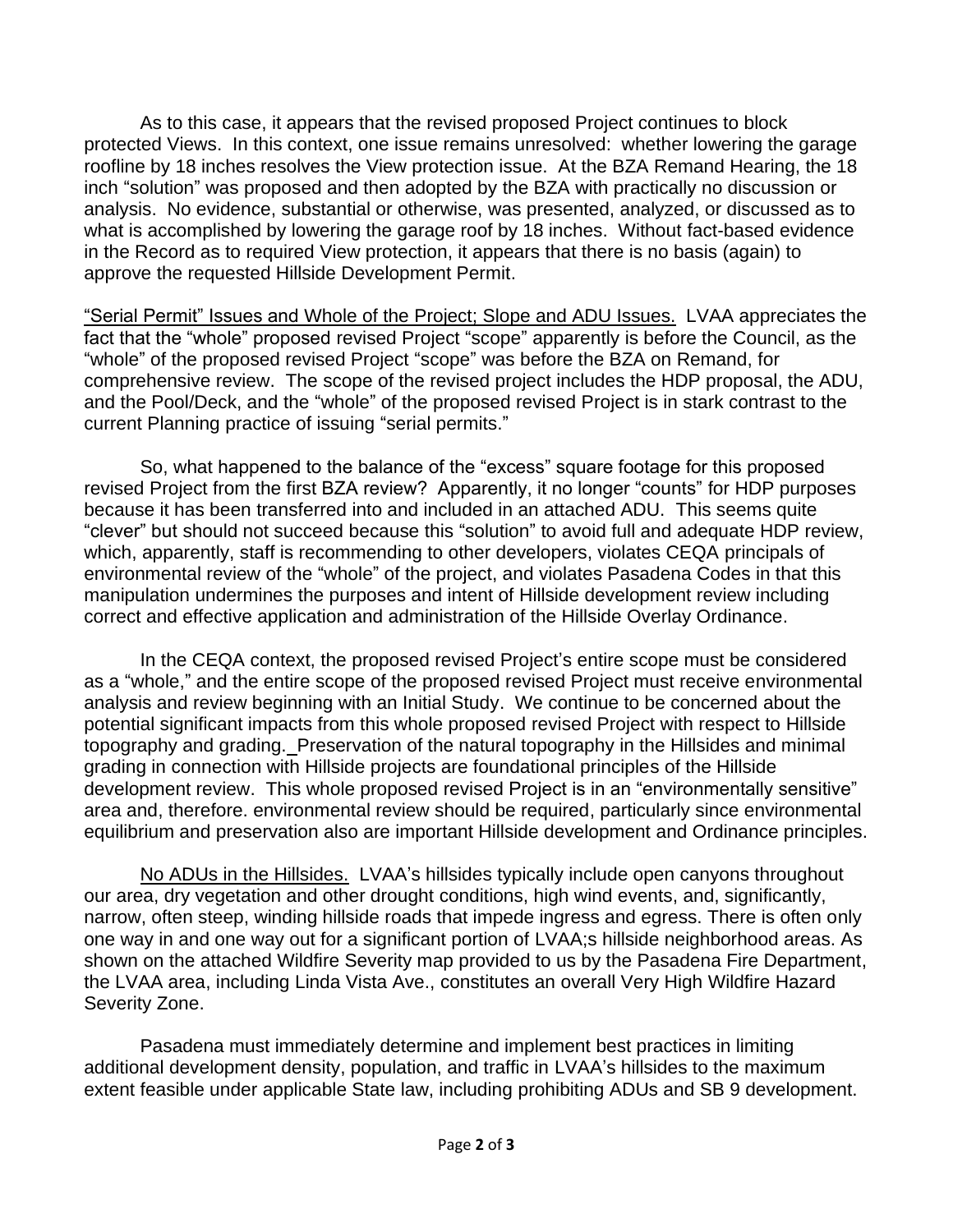Additional hillsides development density, population, traffic, and parking demand in LVAA's and Pasadena's hillsides all create significant public safety impacts which must be addressed and controlled as soon as possible. Considering the imminent danger of a significant Wildfire similar to the Oakland Hills Wildfire disaster, the ADU proposed for this Project should NOT be ministerially approved, and instead Findings should be adopted denying the proposed ADU on the basis of obvious and urgent public safety considerations.

Thank you for considering and responding to our comments and concerns.

Sincerely,

*Nina Chomsky*

Nina Chomsky, LVAA President

cc: LVAA Board of Directors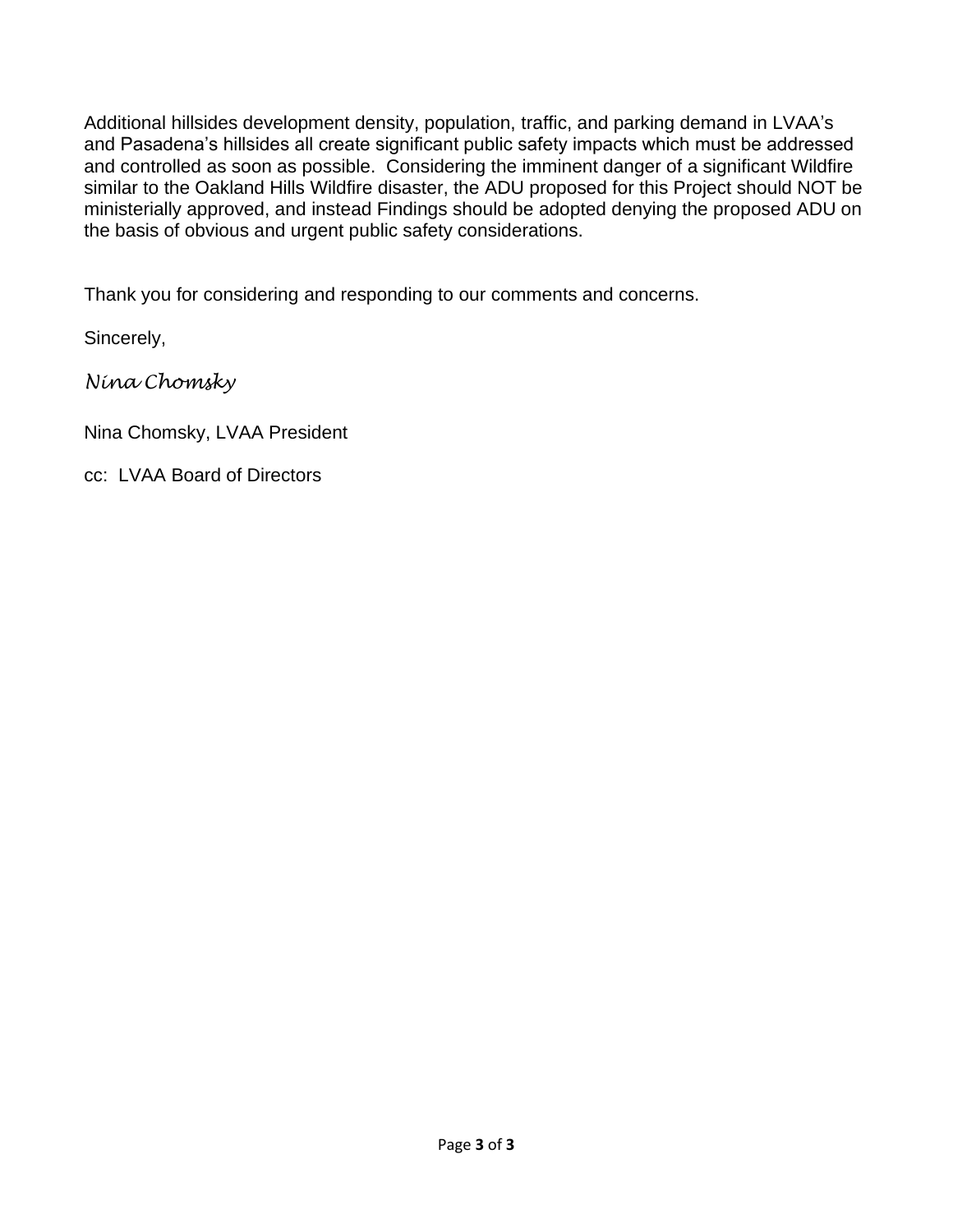- b. Any alteration of the roofline resulting in an increase in height above the highest point of the existing roof.
- F. **Neighborhood Compatibility.** New houses and additions subject to a Hillside Development Permit shall be designed with consideration of the character and scale of the existing development in the vicinity. Through the Hillside Development Permit process, compatibility will be determined following a review of existing site conditions, visibility of the site, and the size, scale, and character of existing development within 500 feet of the site. Dependent on existing conditions, the review authority may modify the 500-foot radius requirement to include a larger neighborhood when there are fewer than five developed lots within the 500-foot radius area, or when the character of the neighborhood is defined by existing features (e.g., canyon, street, etc.).

The 500-foot 'neighborhood' may be modified by the review authority, based on any or all of the following criteria:

- a. Properties within 500 feet are not in the City of Pasadena;
- b. Properties within 500 feet are not in Hillside Overlay district;
- c. Properties within 500 feet are not in RS district, or are in a different RS district; and
- d. Properties within 500 feet are separated by a significant manmade structure (e.g. freeway) or a significant natural feature (e.g. canyon, ridge, etc.) that, to the extent determinable by staff, is not the result of grading or other man-made alteration of the natural terrain.

In addition to the floor area ratio requirements of Section 17.29.060.A, the allowable floor area of the house shall not be greater than 35 percent above the median floor area of the existing houses within the established radius (excluding garages and other accessory structures). Floor area shall be determined using primary residence data from the Los Angeles County Assessor.

For lots larger than 20,000 square feet in size, the review authority may approve additional floor area if it does not exceed the average FAR of the neighborhood after first making the findings in Section 17.29.080.G following a review of site conditions and compliance with the remainder of the Hillside District standards.

- G. **View protection.** A proposed structure shall be designed and located so that it avoids blocking views from surrounding properties to the maximum extent feasible, as determined by the review authority, and including, but not limited to, consideration of the following:
	- 1. The feasibility of relocating the proposed structure to another part of the site;
	- 2. The feasibility of modifying the massing of the proposed structure such that views from surrounding properties would not be impacted; and
	- 3. The feasibility of minimizing architectural features that may intrude upon views from surrounding properties.

See Figure 2. For purposes of this Chapter, "surrounding" properties refers to all abutting properties as well as properties directly across a street from the subject property.

- 1. New structures and tall landscaping shall not be centered directly in the view of any room of a primary structure on a neighboring parcel. Views shall be considered from windows of any room in the primary structure. New structures shall avoid blocking the following from any room of a main dwelling on a neighboring property:
	- 1. Culturally significant structures such as the Rose Bowl, Colorado Street Bridge, City Hall, etc.;
	- 2. Downslope views of the valley floor;
	- 3. Prominent ridgelines; and/or
	- 4. The horizon line.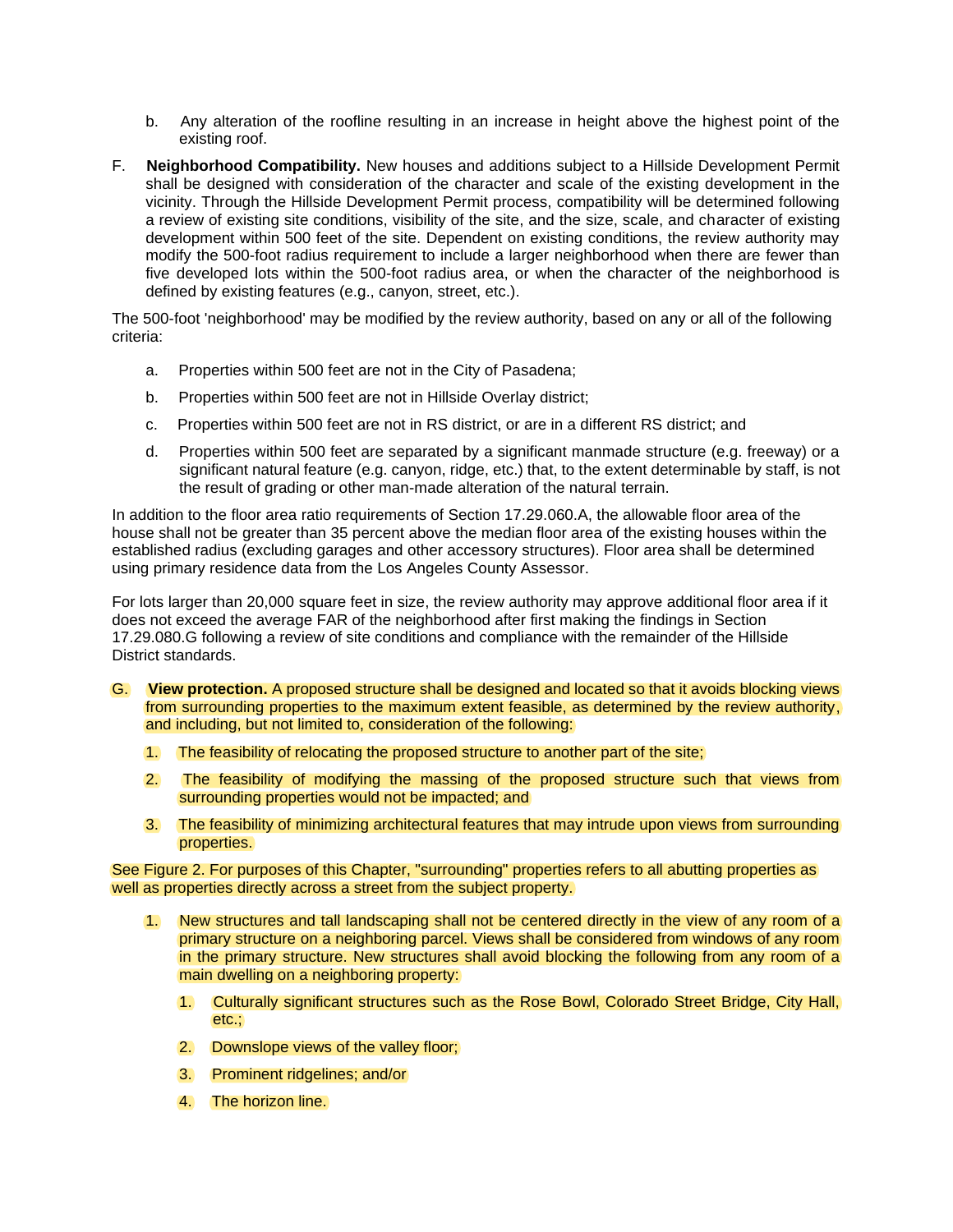Views of open sky, existing foliage, private yards, and existing structures on surrounding properties shall not be taken into consideration by the review authority.

2. Mechanical equipment other than vents or solar panels shall be placed on a rooftop or below a deck only if the equipment is not visible from off the site. This equipment shall also comply with the height limits in Subsection B. above.



**Figure 2-7—Example of Preferred Locations of a Structure to Preserve Views**

(Ord. No. 7310, § 2 (Exh. 1), 9-25-2017)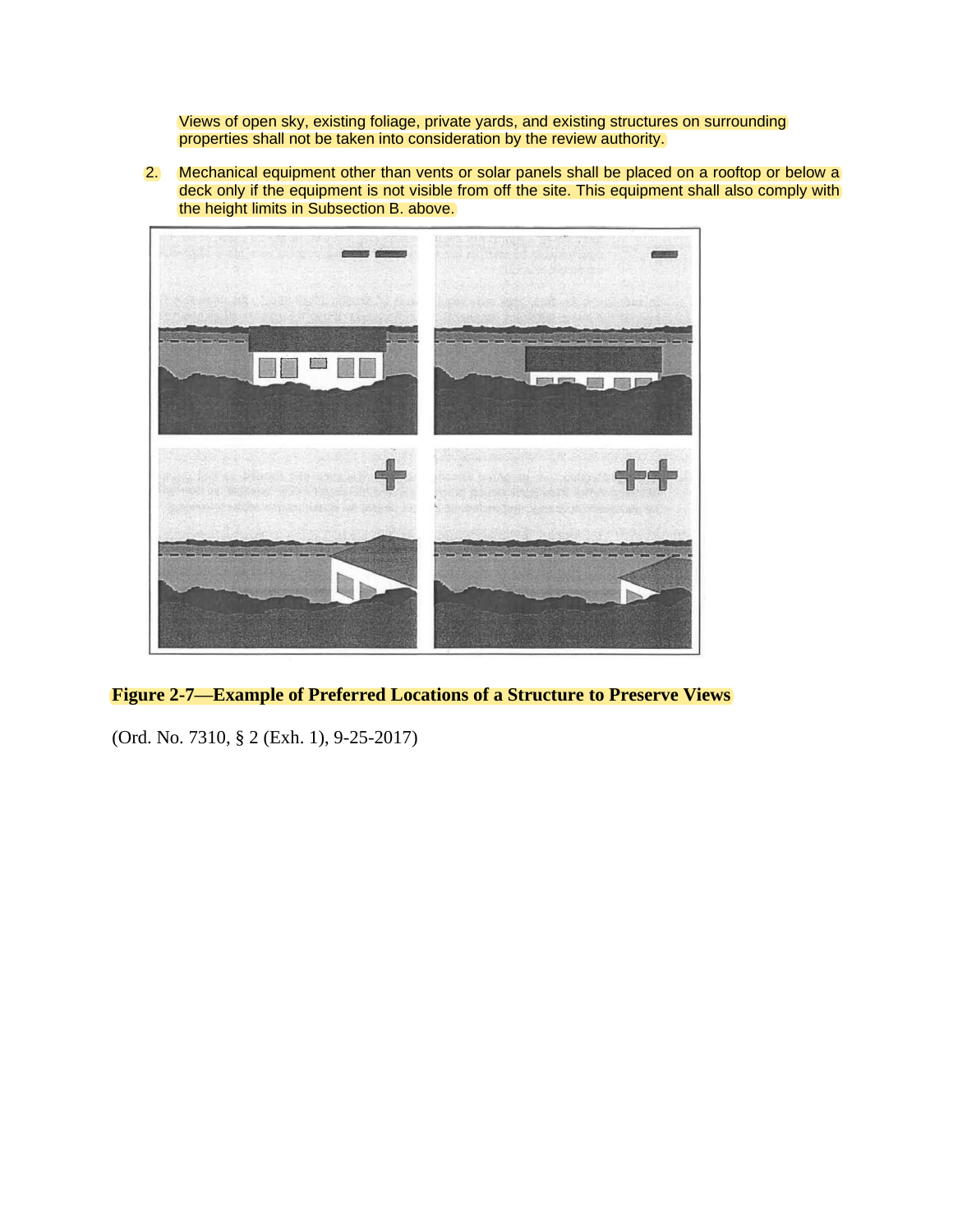# Pasadena FHSZ Map

## Fire Department

**ATOF PASADEL** 

**ARADORATED JUTY** 

Ō ö

۰

1886